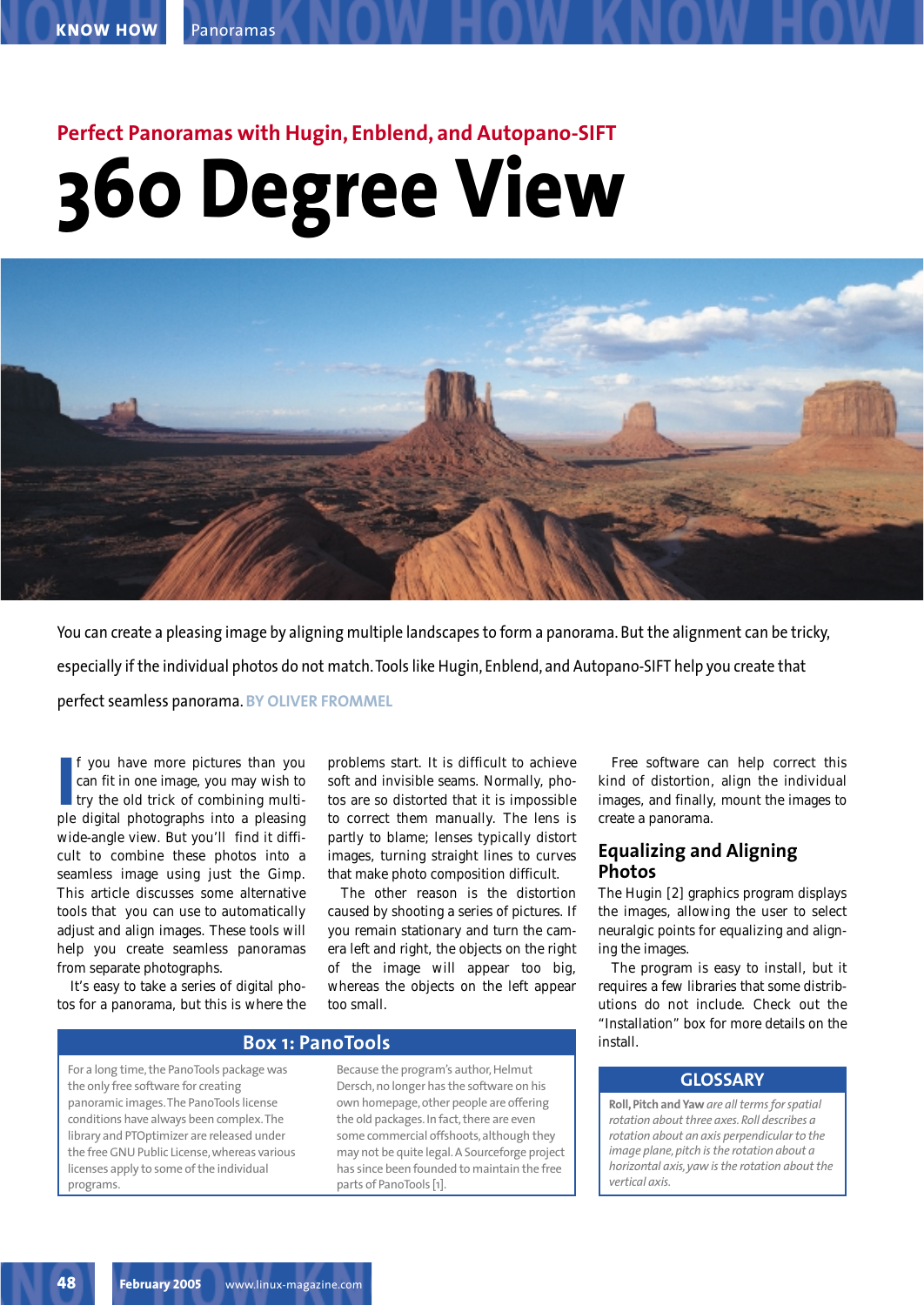|                                                                                                                                                                                                                          | <b>Box 2: Installation</b>                                                                                                                                                                                                                         |                                                                                                                                                                                                                         |
|--------------------------------------------------------------------------------------------------------------------------------------------------------------------------------------------------------------------------|----------------------------------------------------------------------------------------------------------------------------------------------------------------------------------------------------------------------------------------------------|-------------------------------------------------------------------------------------------------------------------------------------------------------------------------------------------------------------------------|
| Hugin needs the WxWidgets library<br>(formerly WxWindows) and the WxWidgets-<br>XRC extension. Most distributions include<br>the other required libraries, such as Libtiff,<br>LibPNG, and LibJPG. Besides the FFTW math | from complaining about a missing package<br>because the package dependencies are<br>wrong. The workaround involves specifying<br>an RPM program option to disable the<br>dependency check:                                                         | Debian does not have additional wxGTK<br>packages that include "xrc" in the package<br>names; look out for libwxgtk2.4-contrib-dev<br>instead. You can use the following<br>commands to install the required libraries, |
| package, Hugin also needs the Boost Library,<br>if you intend to build Hugin yourself.<br>Unfortunately, the version and name depend                                                                                     | rpm $-i\nu$ --nodeps hugin-0.4-cvs $\overline{z}$<br>20041021.bp.fc2.i386.rpm                                                                                                                                                                      | LibPano, and Hugin (both of which are on the<br>DVD with this issue):                                                                                                                                                   |
| on the distribution. For example, the Boost<br>developer library for Fedora is simply called<br>libboost-devel; Debian users need three<br>packages called libboost-graph-dev, libboost-<br>dev and libboost-python-dev. | Although Suse has a version of WxWindows<br>by default, Hugin cannot use the default.<br>Thus, you will need to remove the existing<br>package and use the Fedora packages<br>instead - don't worry, this worked fine with<br>Suse 9.1 in our lab: | apt-get install libwxgtk2.4-dev $\overline{z}$<br>libwxgtk2.4-contrib-dev fftw2<br>dpkg -i libpano12_20040917-1_i386.2<br>deb<br>dpkg -i hugin_0.4pre20040917-1_i2                                                      |
| The required files for Fedora are located in a<br>subdirectory on the DVD. The following com-<br>mand installs the libraries:                                                                                            | rpm $-i\nu$ panorama-tools-2. $\overline{z}$<br>7a-1.i386.rpm wxGTK-xrc-2.4.2                                                                                                                                                                      | 386.deb<br>Whether this will work or not depends on<br>the software and libraries you have installed                                                                                                                    |
| rpm -iv panorama-tools-2.7a-1. <del></del><br>i386.rpm wxGTK-* fftw2-*                                                                                                                                                   | 2-4.1.fc2.dag.i386.rpm fftw-2.1. $\bar{z}$<br>3-1102.i586.rpm hugin-2004092<br>21-1.bp.fc1.i386.rpm wxGTK-2.4. $\triangleright$                                                                                                                    | previously. If you are still missing a package,<br>you might like to try googling for the pack-<br>age name and required package format. The                                                                            |
| The Panorama tools include libpano12, but<br>this does not stop the package manager                                                                                                                                      | $2 - 4.1$ .fc2.dag.i386.rpm                                                                                                                                                                                                                        | boxes for Autopano and Enblend give you<br>more detail on the requirements.                                                                                                                                             |

gram, the main window shown in Figure 2 appears. Click on *Add individual images…* to select individual images. In the dialog that appears, you can hold down [Ctrl] and click to select multiple images.

Hugin displays a list of images in the panel on the left, adding some details, such as the width and height; the rotational values (**Yaw**, **Pitch**, **Roll**) are also displayed, although they default to zero. Hugin uses the first photo as a reference point for aligning the other images. The "Anchor this image …" button allows you to select another image as the reference point.

The second tab, *Camera and Lens*, is for correcting optical distortion caused by the camera and lens. If your images include EXIF information, Hugin can automatically extract the required data. If you do not know the angle of view for your lens, refer to Table 1 (extracted from PanoTools documentation).

The *Inherit* switch allows all the other images to inherit the settings from the current image. If you disable this setting, the program can handle images with different distortion values. After discovering the best values for your camera (by trial and error), you can store these values under *Lens Management* and load them for your future Panorama projects.

**Manual Control Points** Hugin needs a few definitive image details to be able to align two adjacent images correctly. The *Control Points* tab handles this. The tab shows you two images, allowing you to click on significant points to create assignments.

First, set up Hugin to display two adjacent images by setting the number in the tab above the right-hand image one higher than the left-hand tab (Figure 3). In other words, if both are 0 when you start, you need to set the right-hand tab to 1. You can then use the arrow keys to flip through the images, and Hugin will show you consecutive images on the left and right.

| Ħ<br><b>Bantage - bugin</b>                                                                                                                                                                 | $-0x$                                                                                                                                                                                                                                                                                                                                                                                                                                           |
|---------------------------------------------------------------------------------------------------------------------------------------------------------------------------------------------|-------------------------------------------------------------------------------------------------------------------------------------------------------------------------------------------------------------------------------------------------------------------------------------------------------------------------------------------------------------------------------------------------------------------------------------------------|
| the first year rest-<br>ø<br>u<br><b>UNBI</b><br>ABI<br>Open<br>Radia<br>Dalmica<br><b>3 lares</b><br>Silver Art<br>Caners and Lens   Contrat Paints   Optimizer   Stitcher<br>Im ogans     | $\overline{ }$<br>罩<br><b>CD</b><br><b>ABBE</b><br>Parviou<br>Points                                                                                                                                                                                                                                                                                                                                                                            |
| Piterane (HAB) EMPES for EQUADA BO FOR RICHARD # CBI<br>1000 1200<br><b>INFLIDE</b><br>×<br>1000<br>1200<br>т<br>т<br>nde po<br>$\sim$<br>B<br>1000 1200<br>×<br>sechia jarg<br>b<br>$\sim$ | Reference Inage<br>In Ige Callectory<br>Anchor Trik Indge for position<br>Add individual images<br>Add box-series of ledges.<br>Афий Те воли фор.<br>Add at mages from a finish.<br>Anchor free image for exposure<br><b>Firmane Tvi: Indge</b><br>Fashire Makining Diskopamo<br>C Create OH Points Bettyw Points<br>Points per Overlag: 10<br><b>Image Orientation</b><br>$pmc$   $0$<br>$mE$   $n$<br><b>Baset</b><br>pitch: 0<br>This lindge |
|                                                                                                                                                                                             |                                                                                                                                                                                                                                                                                                                                                                                                                                                 |

**Figure 1: Loading the individual images in the Hugin main window. Figure 2: The** *Camera and Lens* **tab.**

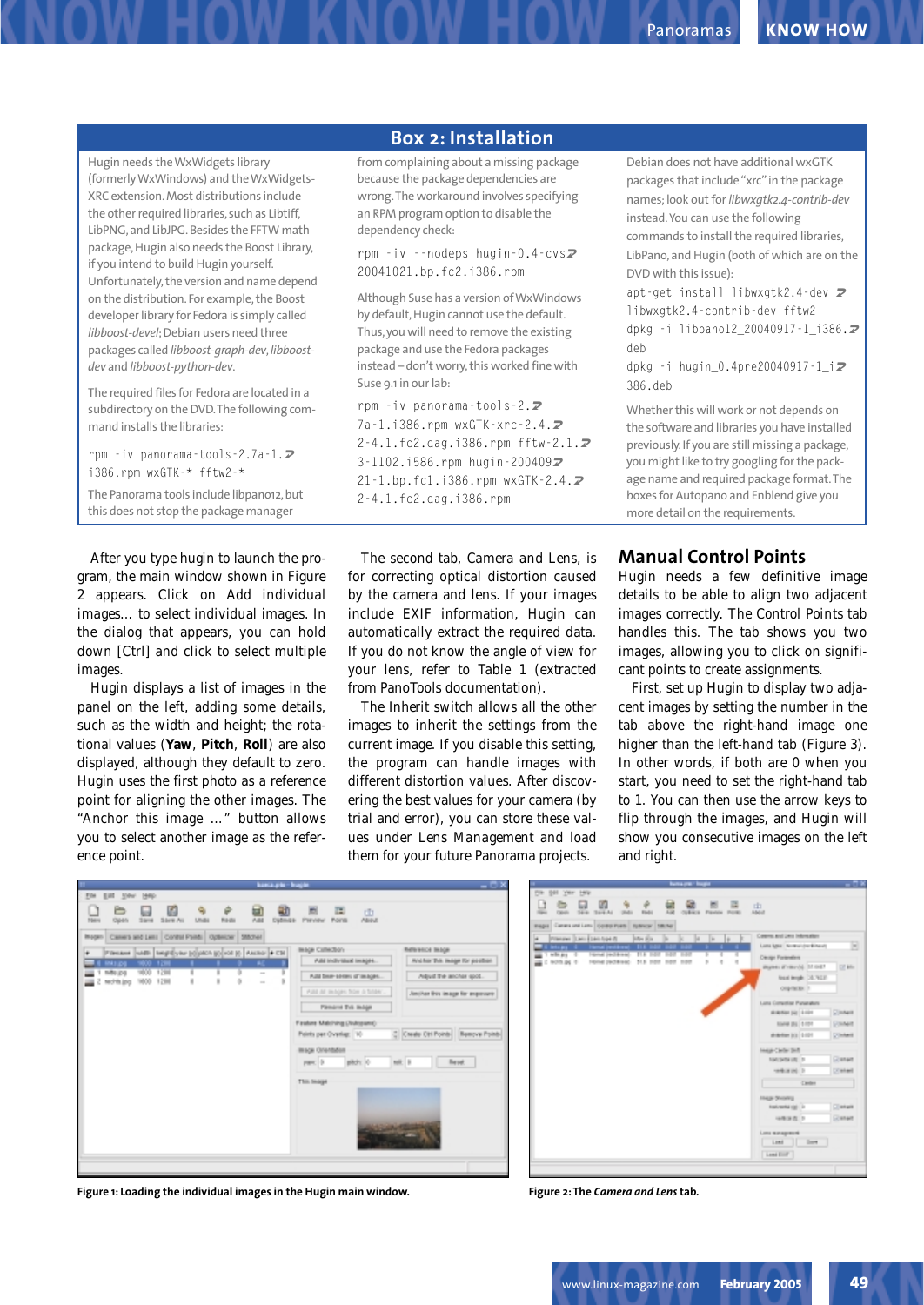



**Figure 3: Hugin displays two adjacent images, allowing the user to select image details as control points.**

**Figure 4: The** *Optimizer* **tab supports granular control of the optimization values automatically set by Hugin.**

You will want to check *auto fine-tune* and *auto-estimate*, as this tells Hugin to help you assign the control points. *auto add* tells the program to add each mapped pair at the specified points – you can do this manually by clicking the *Add* button.

If you have enough points, you can switch to the number crunching part by clicking *Optimizer* (Figure 4). Check the *Positions (pairwise optim., starting from*

Autopano-SIFT is written in the C# programming language and needs the Mono project libraries [3].To use the software, you do not need the complete Mono environment.You do need the interpreter, which runs the program, and a few libraries.The Suse packages are *mono-core-1.0.2-1.ximian.9.1.i586.rpm*, *libicu26-2.6.2-1.ximian.9.0.i586.rpm*,*gtksharp-1.0.2-1.ximian.9.2.i586.rpm*, *libgtkhtml3.1\_7-3.1.13.0.200405120525- 0.snap.ximian.9.1.i586.rpm.* Fedora users do not need the libgtkhtml package.

Debian users should add the Apt repository to */etc/apt/sources.list*, and install the *mono*, *libgtk-cil* and *libglib-cil* packages via the command line.The Mono website at Debian [4] gives you more detail.

Exe files written in Mono are launched by typing *mono program.exe*.The kernel-based Binfmt-Misc module can execute Mono bytecode directly. Most distributions include the module by default. If your automounter does not load the pseudo filesystem required to use this functionality, try the following command:

*Anchor)* option for the *Optimizer*, and then click *Optimize now!*. The three text boxes below display the image number and the value by which Hugin needs to correct the individual image, following the square brackets with or without a checkmark. If an image is not checked, this means that Hugin will not be modifying it, which is the case with the reference image (Anchor). If you select *the Custom parameters below* for the

### **Box 3: Mono for Autopano**

mount -t binfmt\_misc none /proc/ $\overline{Z}$ sys/fs/binfmt\_misc Finally, you need to tell the kernel how to recognize Mono files and launch *mono*.

echo ':CLR:M::MZ::/usr/bin/mono:' 2 > /proc/sys/fs/binfmt\_misc/register Assuming that your exe files are executable (*chmod +x*), you can now launch them directly.You still need to unpack Autopano-SIFT [5].To do so, you can either launch right into */path/to/autopano-sift-2.0/bin/ autopano.exe* or use the Mono program *mono /path/to/autopano-sift-2.0/bin/ autopano.exe*. If all of this works, Autopano should output a short help text. If the *bin* subdirectory is in your executable *PATH* variable, you do not need to enter the full pathname.This is also the best way of testing the GUI-based version, *autopanog.exe*.

To allow the *autopano-complete.sh* script to work, you need to set up your *PATH*variable as described, otherwise the script will complain that it failed to find an "assembly."

*Optimizer*, you can manually set the values for each image – this is a setting for experts.

The *Preview* in the bar at the top gives you a preview with the calculated values. You might want to select *Auto* in the preview window to tell the program to show you the latest results.

# **Mounting Images**

The final tab, *Stitcher*, is the heart of the program – and the biggest challenge at the same time; things don't always work out as expected. Stitching is the process of putting multiple images together to create a panoramic image.

This process typically implies aligning the images and correcting distortion beforehand. Hugin supports two so-

# **Box 4: Enblend**

The Enblend package [6] does not need anything special in the line of libraries, apart from LibTIFF and LibJPG. Under Fedora and Suse, you can install Enblend by typing

rpm -iv enblend-2.0-1.bp.fc2. $\overline{Z}$ i386.rpm.

Unfortunately, binaries are not available for every distribution, and you may need to build Enblend yourself, which again necessitates installing more software.The following line handles the install on Debian:

apt-get install libjpeg62-dev  $\overline{Z}$ libtiff4-dev libpng3-dev fftw- $\overline{Z}$ dev libboost-graph-dev libz boost-dev libboost-python-dev You can now go on to compile Enblend.